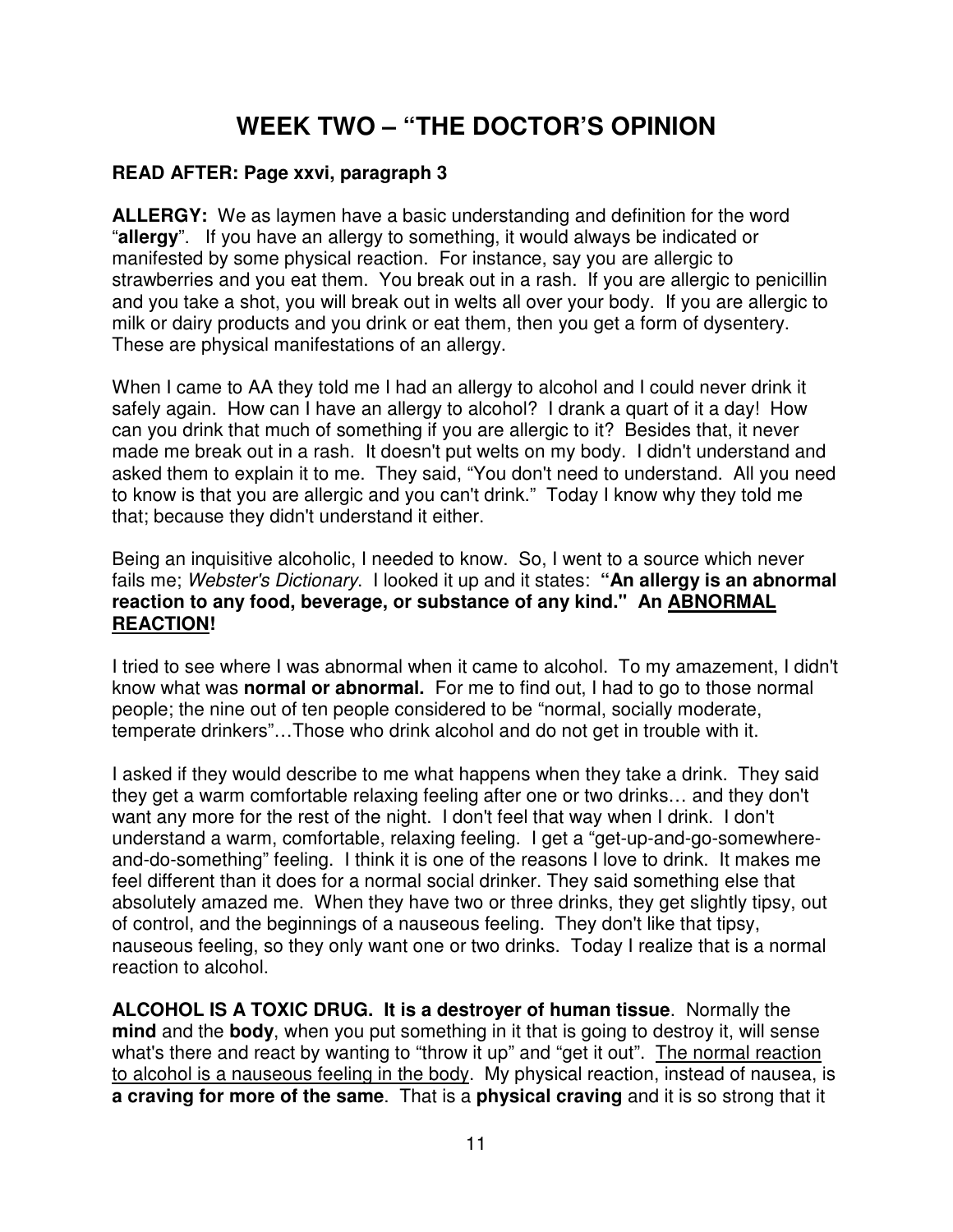overcomes the ability of my mind to stop me after I start. I react abnormally. The difference between normal and abnormal is that the majority of people, (nine out of ten), don't get the **physical craving**.

We **react abnormally** in two ways: 1) **It makes us feel differently** than normal people, and 2) It produces the **phenomenon of craving**. That **physical craving** ensures we will continue until **we get drunk every time we take a drink**.

#### **CONTINUE READING: Page xxviii, paragraph 1**

**Chronic**: "Reacting over and over again" **Phenomenon**: "Something we do not understand". **Craving**: Usually you are dealing with the mind, **but in the context of The Big Book, you are dealing with the body**. Craving is what happens after we put one or two drinks in our body. It produces a **physical craving** for more of the same.

#### **CONTINUE READING: Page xxx, paragraphs 1 through 5**

During the era in which this book was written medical science had not yet uncovered the chemical breakdown that occurs in the body. That is why Dr. Silkworth called it a **phenomenon of craving**. Today, science has discovered the exact reaction that takes place when we ingest alcohol.

**LEADER EXPLAINS DISEASE CONCEPT OF ALCOHOLISM:** By reading pages 12– 13 while the group looks at diagram on page 16**.**

**NORMAL PERSON:** For the normal social drinker, (this is approximately 8 people out of 10, today) you have a line on the drawing that represents these people who can drink safely and are at ease with alcohol. Alcohol is no problem for them. They take a drink and put it in their system and the mind and the body recognizes what it is. The enzyme production begins and the enzymes start to attack the alcohol and begin to metabolize or break it down. The enzymes break it down to the first state, a chemical called **acetaldehyde**. Later, after a time, it is broken down to a chemical called **diacidic acid** and finally over more time to **acetone**. **Acetone** is rapidly broken down to a **simple carbohydrate** which is made up of **water**, **sugar,** and **carbon dioxide**. In normal people, the breakdown of **acetone** to **simple carbohydrates** occurs quickly. The body can use the sugar. Sugar has calories and it has energy. Interestingly enough they are empty calories. They are not any of the things necessary for life, such as amino acids, vitamins, etc., but it is a form of energy the body can use. The body burns up the sugar and stores the excess as fat, the water is dissipated through the urinary and intestinal tracks, and the carbon dioxide is expelled through the lungs. For the normal person, alcohol is broken down (metabolized) at a rate of about 1 oz. per hour.

**ABNORMAL PERSON:** These are the 1-2 out of 10 who cannot drink safely or who have a **DIS**-**EASE** with alcohol. By the way, that's all the word **disease** means; something that separates you from a sense of ease, something that separates you from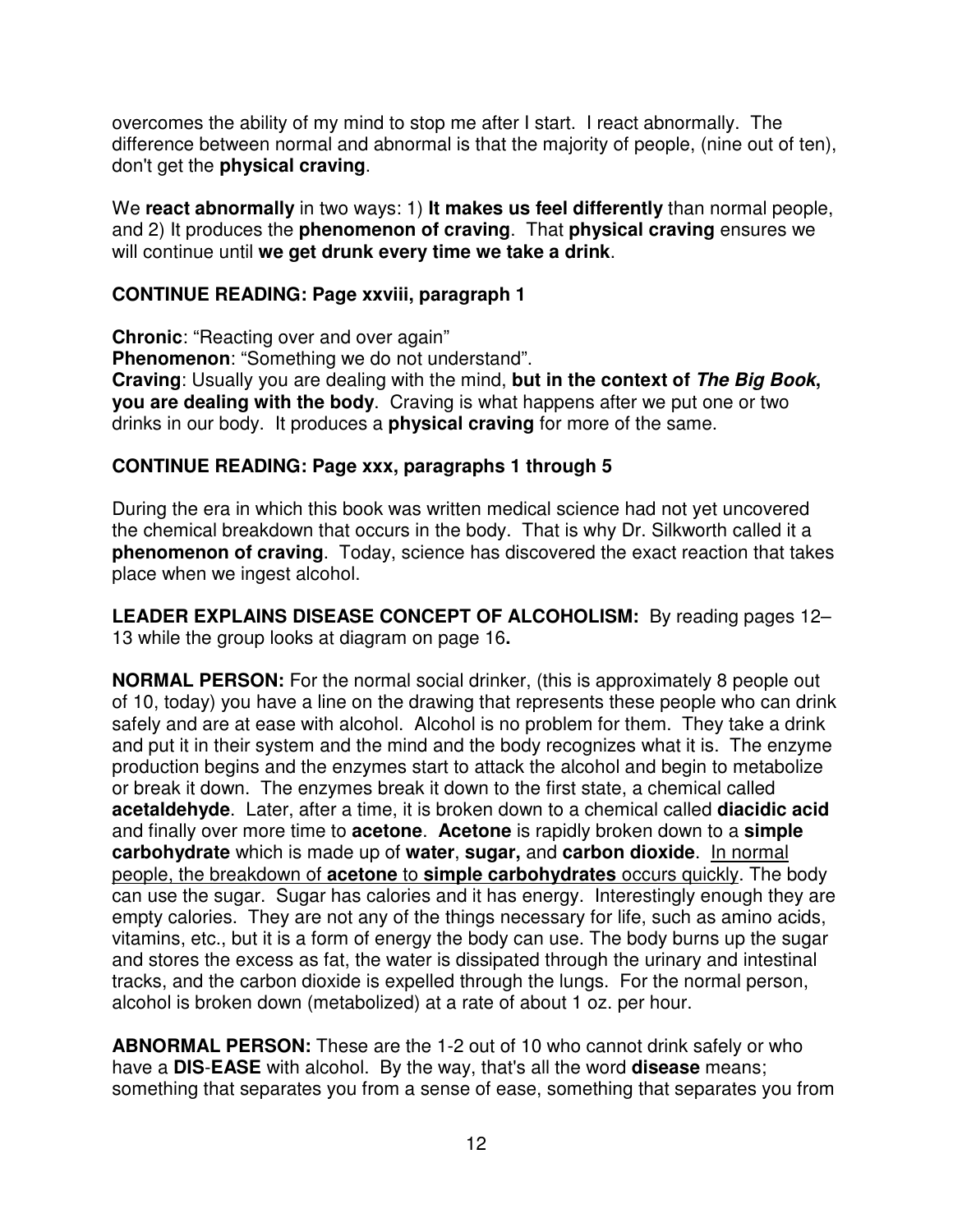the normal thing that happens to most people. When we alcoholics put a drink in our bodies, the same thing starts to take place for all of us. The mind and body recognize what it is. The enzyme production starts and attacks the alcohol and breaks it down first to **acetaldehyde**… then to **diacidic acid**, and finally over more time to **acetone**. It seems that in the body of the alcoholic, the enzymes necessary to break it down from **acetone** to the **simple carbohydrates,** are not there in the same qualities and quantities as in the body of the non-alcoholic. Therefore, the rate acetone is broken down to simple carbohydrates is a much slower operation which keeps the level of acetone up in our bodies for a longer period of time. **It is the acetone in our bodies that creates the physical craving.** For the alcoholic, alcohol is broken down (metabolized) at a significantly slower rate of  $\frac{3}{4}$  oz. per hour, or  $\frac{1}{2}$  oz. per hour or even 1/5 oz. per hour depending on the enzyme production which is directly related to the stage of alcoholism we are in.

The medical profession today has proven beyond any shadow of a doubt that **acetone ingested into the human system**, that remains there for any appreciable period of time, **will produce an actual physical craving** for more of the same. As the **craving** is produced, the body then begins to say to the mind, "Let me have more of that stuff you just put in there." So, instead of having the one drink we intended to have, the body says, "Give me the second drink... the third drink... the fourth drink... the sixth drink." Now, **the first drink was caused by the mind**… **but those after, were caused by the body**.

We think that one of the most interesting things recently discovered is this: the medical profession has proven that **alcohol ingested into the human system** over a period of time **is an actual destroyer of human tissue**. As we drink more and more, we destroy more and more human tissue in all parts of the body. But it seems as though the first two organs of the body that are attacked, in most cases, happens to be the liver and pancreas. They have also proven today, that **the enzymes necessary to metabolize alcohol come from the liver and the pancreas**. As we drink we begin to damage the organs of the body, the enzyme production becomes less and less and less and the **phenomenon of craving becomes harder and harder and harder**.

So you see we not only have a **disease**, we have a **progressive disease**, guaranteed to get worse as time goes by because we are destroying the organs of the body that are necessary to metabolize alcohol. We also know that as we grow older, everything that the body produces begins to shut down. So, as we get older, **the enzyme production becomes less due to the age factor**. Therefore our **disease is a progressive disease whether we drink or not**. The fact that we are allergic to alcohol is academic, if we don't take the first drink. We need to understand that **the main problem and the solution are going to be within the mind**, even though the body is going to get worse with age. I think sometimes in A.A., we don't explain this to the new people about the physical factor of their disease.

#### **Leader reviews and describes "Alcohol's Effects on the Brain and Behavior", page 16**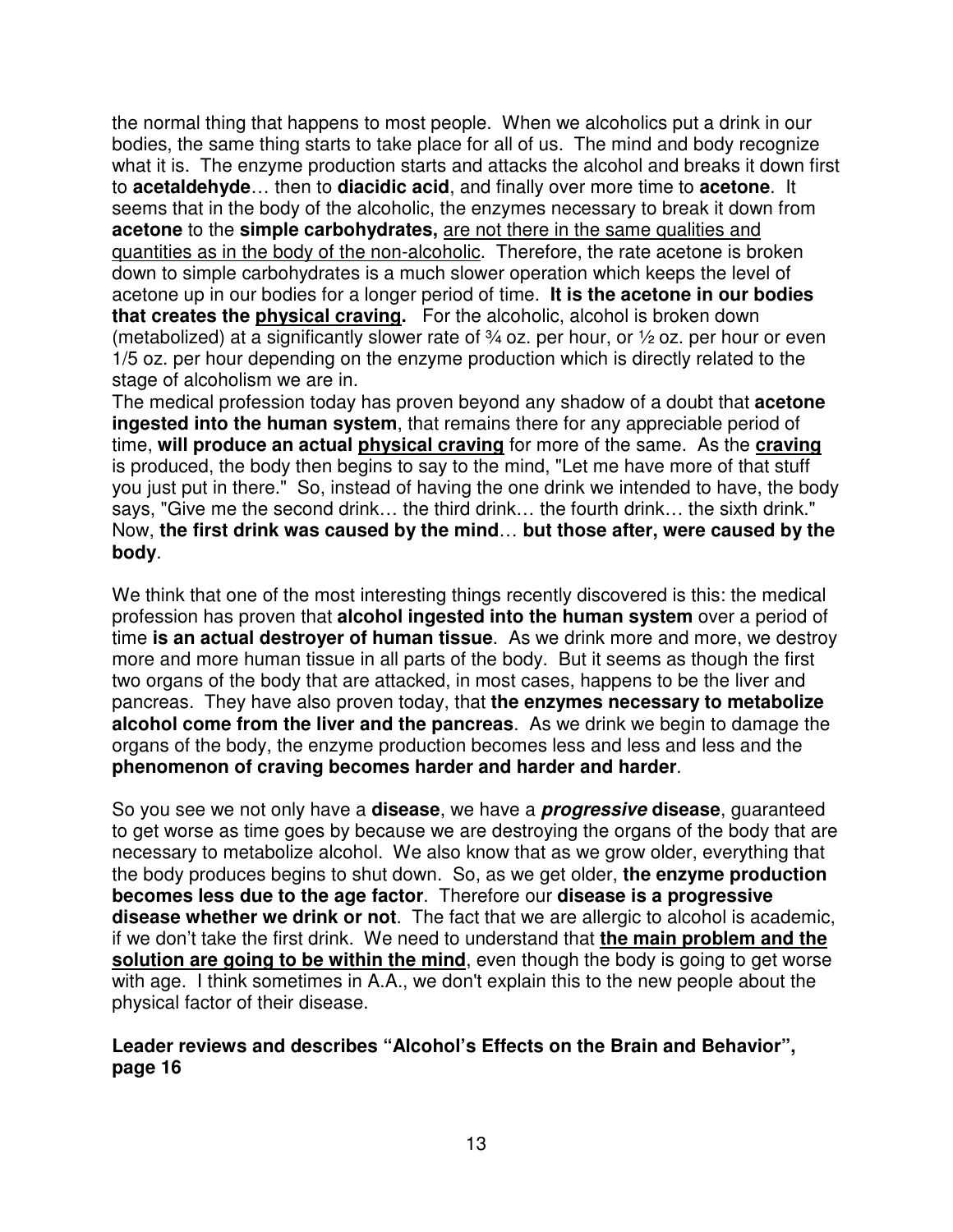#### **READ: Page xxviii, paragraph 4 to "Differentiate the true from the false".**

We must understand, if we are going to deal with alcoholics, that **practicing alcoholics cannot differentiate the true from the false**. To most of them, what they are doing is aaaaaaabsolutely normal. To the alcoholic mind, it is all the normal people who are abnormal. We surround ourselves with people of our own kind, diluting our minds into thinking that we are different. As far as the practicing alcoholic is concerned, it is the normal drinkers who are abnormal. **We can see that drinking is injurious and gets us into trouble, but we really cannot differentiate the true from the false, because to us, we are doing what we consider normal.**

An **obsession of the mind** is an idea so powerful that it overcomes all other ideas to the contrary. It's so strong that it **will make you believe something that isn't true**. When we drank we had a couple of drinks and it made us feel better. So our minds put those two thoughts together. Feel bad… take a drink and feel better. That is a **mental** addiction not a **physical** one. The mind says it's OK to take a drink and the mind really believes it is OK. The mind says it will be different this time… the mind believes it. That is **"BELIEVING A LIE"**.

## **Any alcoholic who believes he can drink successfully believes a lie.**

The **obsession of the mind** causes us to believe a lie and take the first couple of drinks. As soon as we put the first drink in our bodies, the **allergy of the body** takes over triggering the **phenomenon of craving** and we cannot stop. The one thing that you and I can do for the practicing alcoholic is to help them see the **allergy of the body** and the **obsession of the mind** that they are experiencing. I didn't know about these two problems when I was drinking.

**READ: Page xxviii, paragraph 4 at "To them" to end of 1st paragraph, page xxix**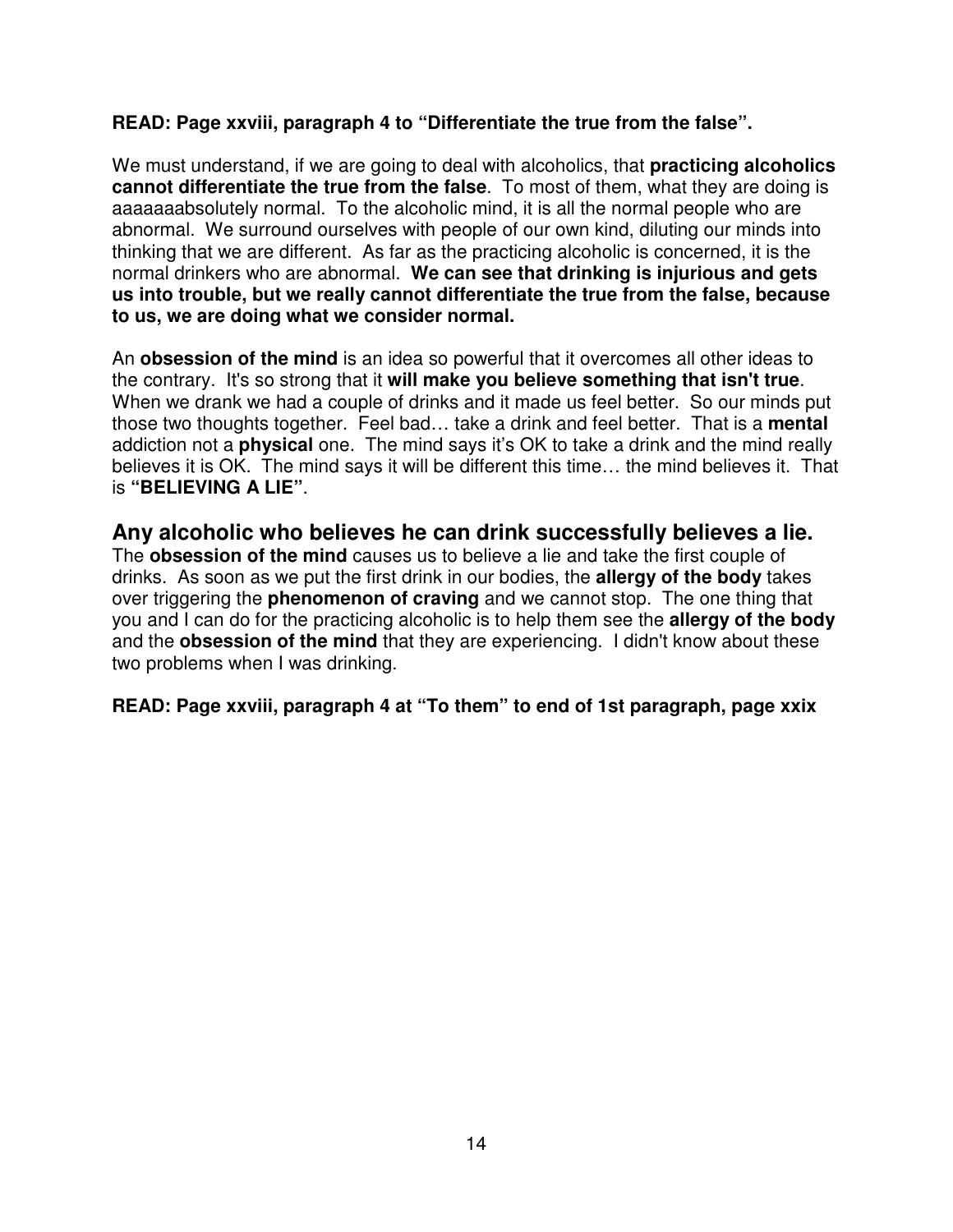## **SUMMARY**

**IF YOU:** 

# **CAN'T DRINK BECAUSE OF THE ALLERGY OF THE BODY AND CAN'T QUIT BECAUSE OF THE OBSESSION OF THE MIND**

**THEN:** 

# **YOU ARE POWERLESS OVER ALCOHOL**

**READ:** 

**Page 355, paragraph 2** 

**"Study The Big Book, don't just read it."**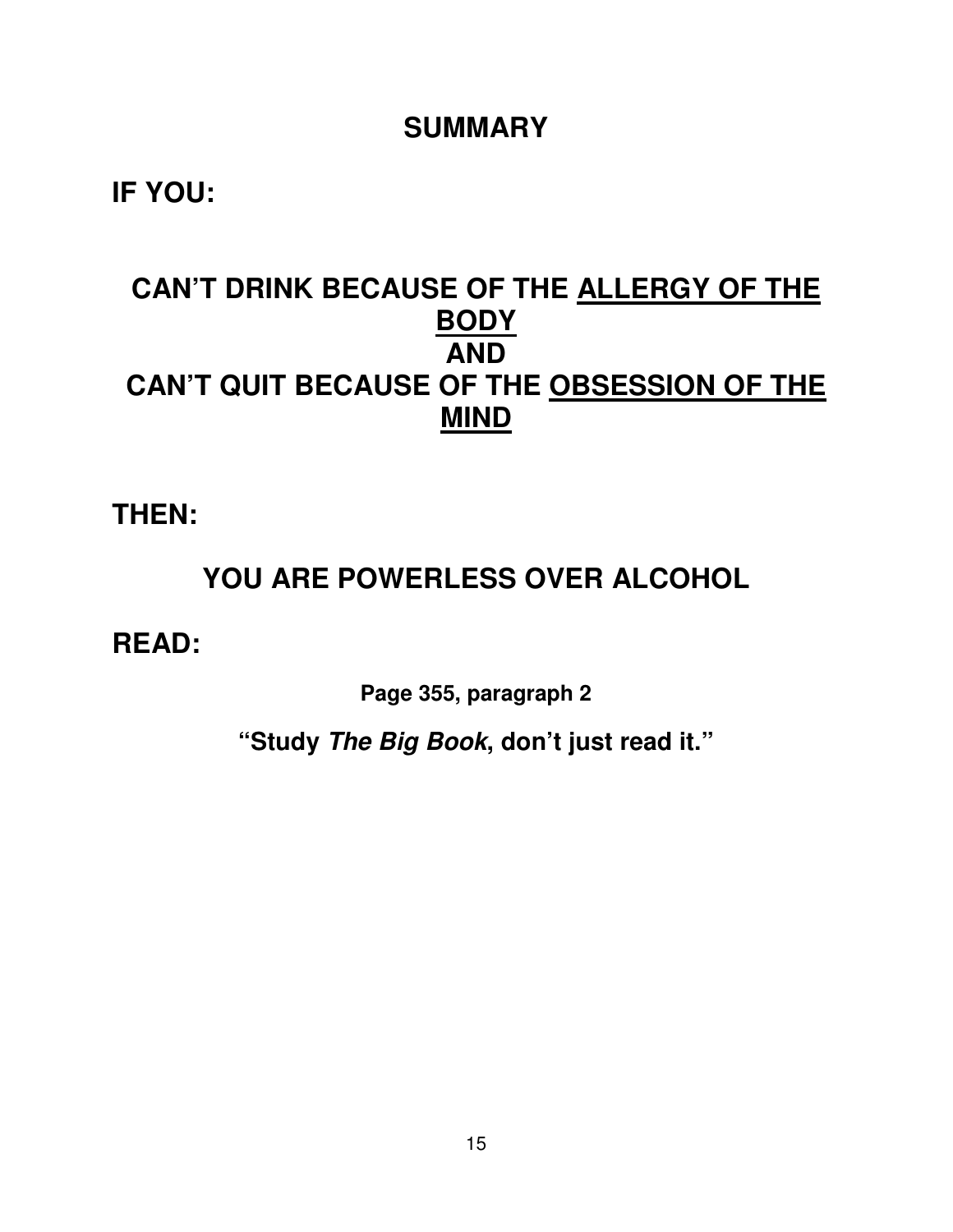

 **Figure 1 – Disease Concept of Alcoholism**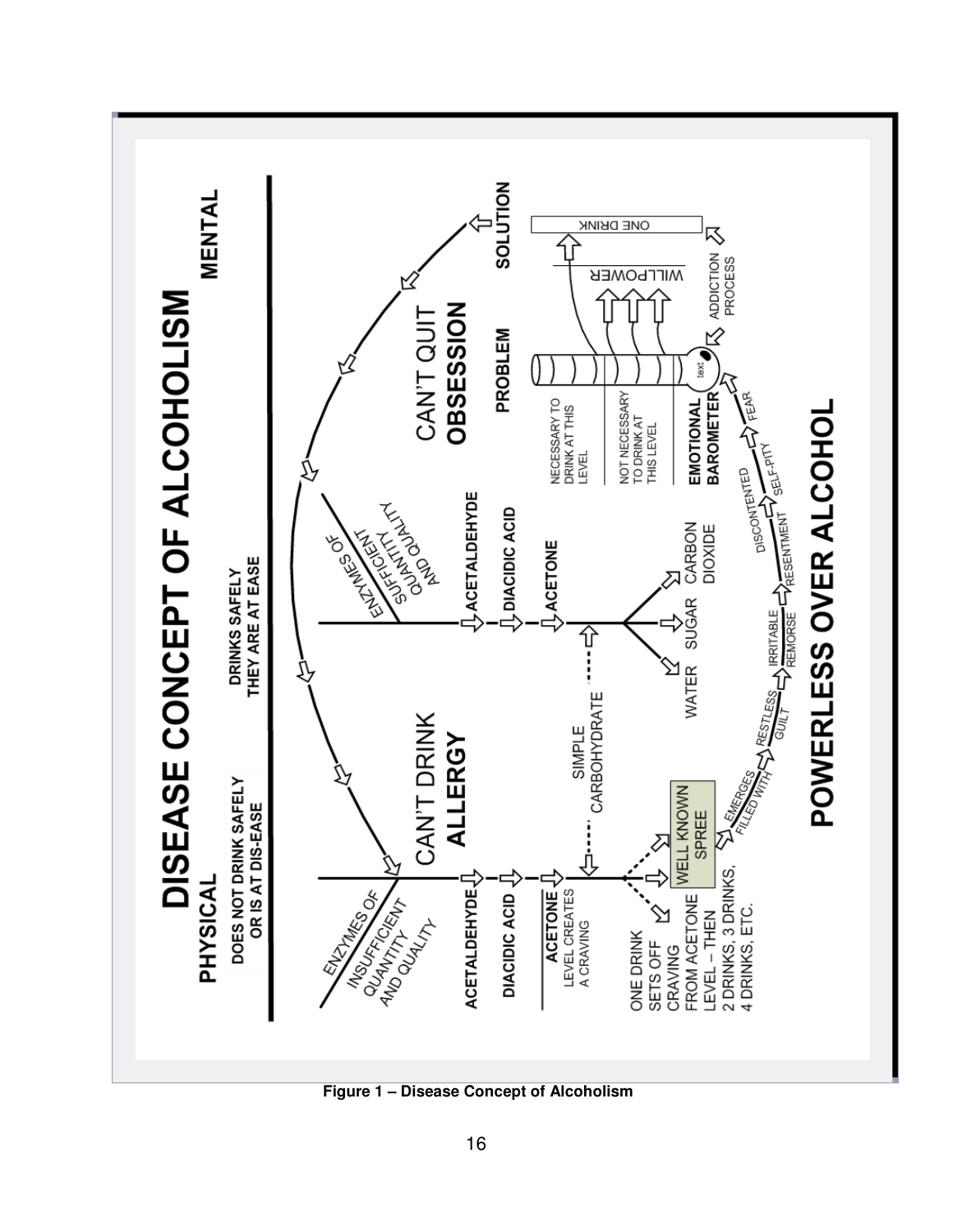# Alcohol's Effects on Brain and Behavior



#### **Figure 2 – Alcohol's effect on the brain**

| <b>BRAIN AREA</b>                                                                                                | <b>EFFECTED FUNCTIONS</b>                                                                    | <b>NORMAL: NON-ALCOHOLIC</b>                                       | <b>ABNORMAL: ALCOHOLIC</b>                                                                                      |
|------------------------------------------------------------------------------------------------------------------|----------------------------------------------------------------------------------------------|--------------------------------------------------------------------|-----------------------------------------------------------------------------------------------------------------|
| As alcohol takes effect, it<br>stimulates and suppresses<br>different areas of the brain                         | This leads to: reduction in<br>anxiety; euphoria; aggression<br>and memory loss.             | No Obsession                                                       | Obsessive                                                                                                       |
| <b>FIRST STAGE: DECREASED ACTIVITY</b>                                                                           |                                                                                              |                                                                    |                                                                                                                 |
| <b>Cerebellum</b>                                                                                                | Controls basic motor function<br>Controls balance<br>Controls visual cortex (rear-<br>brain) | OK, as long as rate of<br>consumption is 1 drink/hr.               | Once started, little or no<br>control over the amount or<br>rate of consumption.<br>Obsession turns to craving. |
| <b>SECOND STAGE: DECREASED ACTIVITY</b>                                                                          |                                                                                              |                                                                    |                                                                                                                 |
| <b>Midbrain (limbic)</b>                                                                                         | Generates feelings of:<br>Stimulation<br>÷<br>Pleasure<br>❖<br>Euphoria<br>❖                 | Had enough                                                         | I like this feeling!<br>(Craving takes over and<br>is in control)                                               |
| <b>THIRD STAGE: DECREASED ACTIVITY</b>                                                                           |                                                                                              |                                                                    |                                                                                                                 |
| <b>Basal Ganglia</b>                                                                                             | Disrupts:<br>Normal Motor Skills<br>❖<br>Coordination<br>❖<br>Thinking<br>❖                  | No Thanks<br>I'm feeling it.                                       | I want MORE!                                                                                                    |
| <b>FORTH STAGE: DECREASED ACTIVITY</b>                                                                           |                                                                                              |                                                                    |                                                                                                                 |
| Left Brain (Controls<br>Language Processing)<br><b>Frontal Cortex (Controls</b><br>motor skills, and reasoning.) | Words become slurred.<br>Vision is distorted.                                                | Rarely reaches this stage.<br>Remembers vomiting and<br>hangovers. | Cannot stop drinking.                                                                                           |

**Table 1 : Effects on Areas of the Brain – Non-Alcoholic vs. Alcoholic**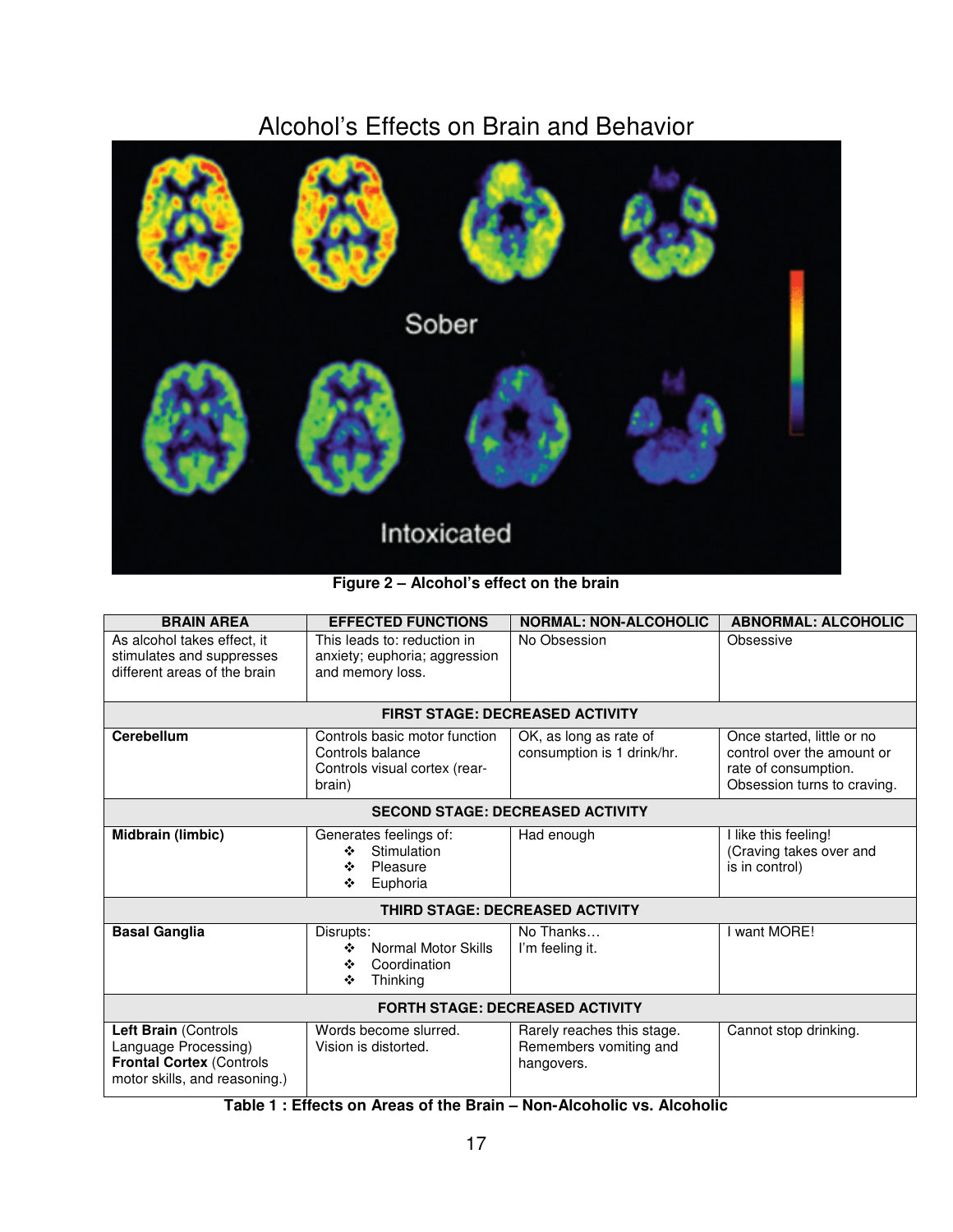## **BIG BOOK WORKSHOP HOMEWORK ASSIGNMENT**

#### **\*\*\*NOTE: It is suggested that the homework be done soon after the workshop meeting and then reviewed with your sponsor before the next workshop meeting.**

- **1)** Read **Step One** in the Twelve and Twelve book USE HIGHLIGHTER!!!
- **2)** Read Chapter One, "**BILL'S STORY**" in *The Big Book* (1<sup>st</sup> Time) -- USE HIGHLIGHTER!!! (Just read and highlight the 1st time through the Bill's Story.)
- **3)** Read Chapter 1 "BILL'S STORY" in *The Big Book* (2<sup>nd</sup> Time). Be prepared to discuss this matter as it applies to your life in the second week. Continue to write how you are powerless over alcohol and how your ideas have changed as a result of reading "The Doctor's Opinion". Answer the work assignment questions below as outlined for "Bill's Story" and be prepared to discuss them.

# **WORK ASSIGNMENT QUESTIONS "BILL'S STORY"**

### **Page 1**

- **1.** Did alcohol work for you?
- **2.** Did alcohol affect the way you thought and felt?

## **Page 3**

- **1.** Did alcohol take an important and exhilarating part of your life?
- **2.** Did your drinking later assume more serious proportions?

## **Page 5**

- **1.** Did you ever ask, "Was I crazy?"
- **2.** Did alcohol cease to be a luxury and become a necessity?
- **3.** Did things gradually get worse?
- **4.** Do you still think you control it? (Alcohol? The situation? Your life?)

#### **Page 6**

- **1.** Did you ever feel remorse, horror and/or hopelessness the next morning after drinking?
- **2.** Did you your mind ever race uncontrollably?
- **3.** Did you ever seek oblivion?